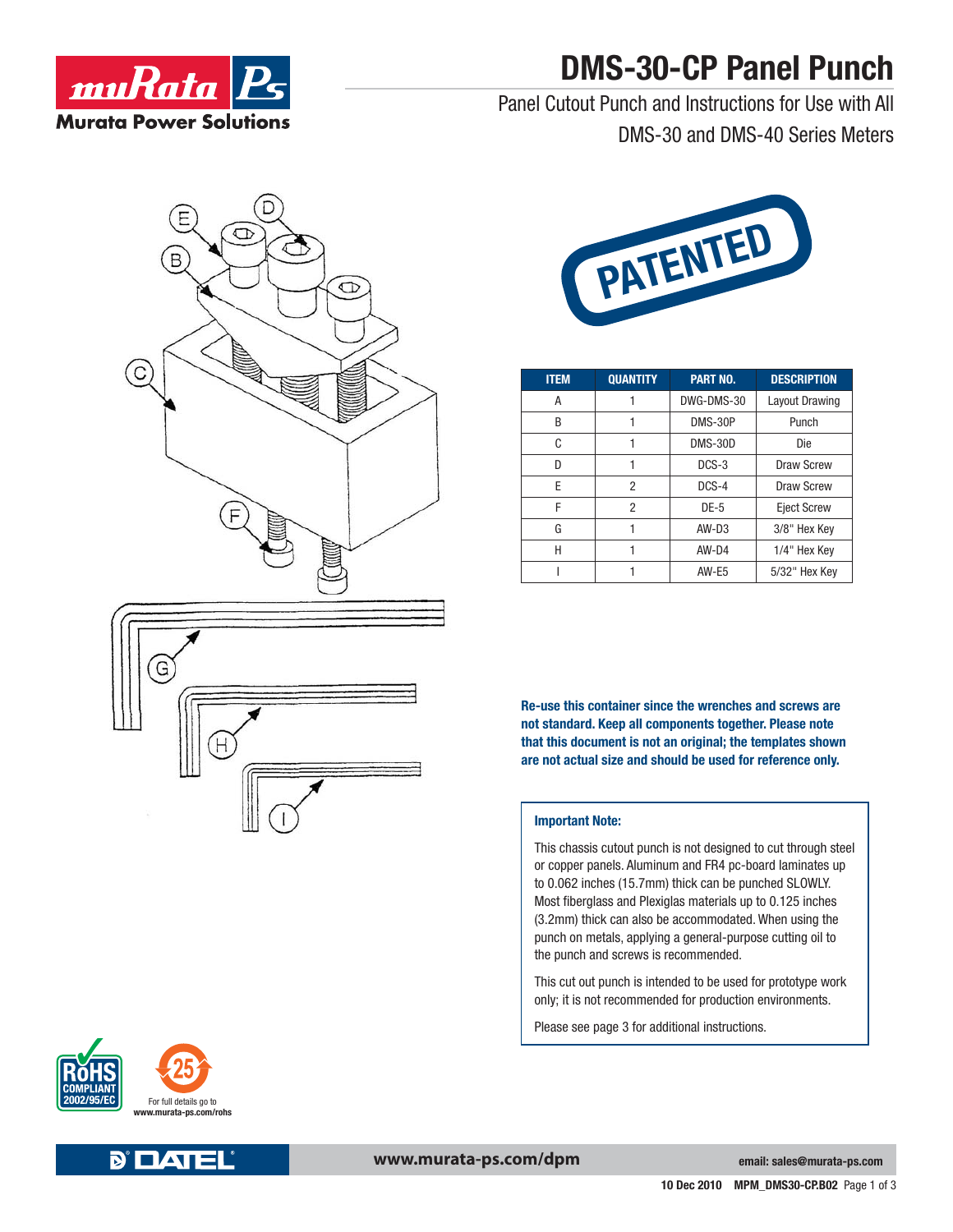

## **DMS-30-CP Panel Punch**

### Panel Cutout Punch and Instructions for Use with All DMS-30 and DMS-40 Series Meters

**IMPORTANT!**

#### **ITEM A**

**Template Detail & Hole Locations for DATEL PANEL PUNCH MODEL DMS-30-CP**

### All dimensions are in inches.



⊕±

.440 ł

The template shown below is NOT to scale do not use it for making hole and/or panel cutouts.

.880

 $2.120 -$ 



 $-.787 -787$ 1.060

NOTE: A template can be made to these dimensions; or the 3 screw holes can be drilled (as per the instruction sheet) on these centers.

NOTE: When locating the opening, be sure there are adequate clearances for Punch/Die unit.